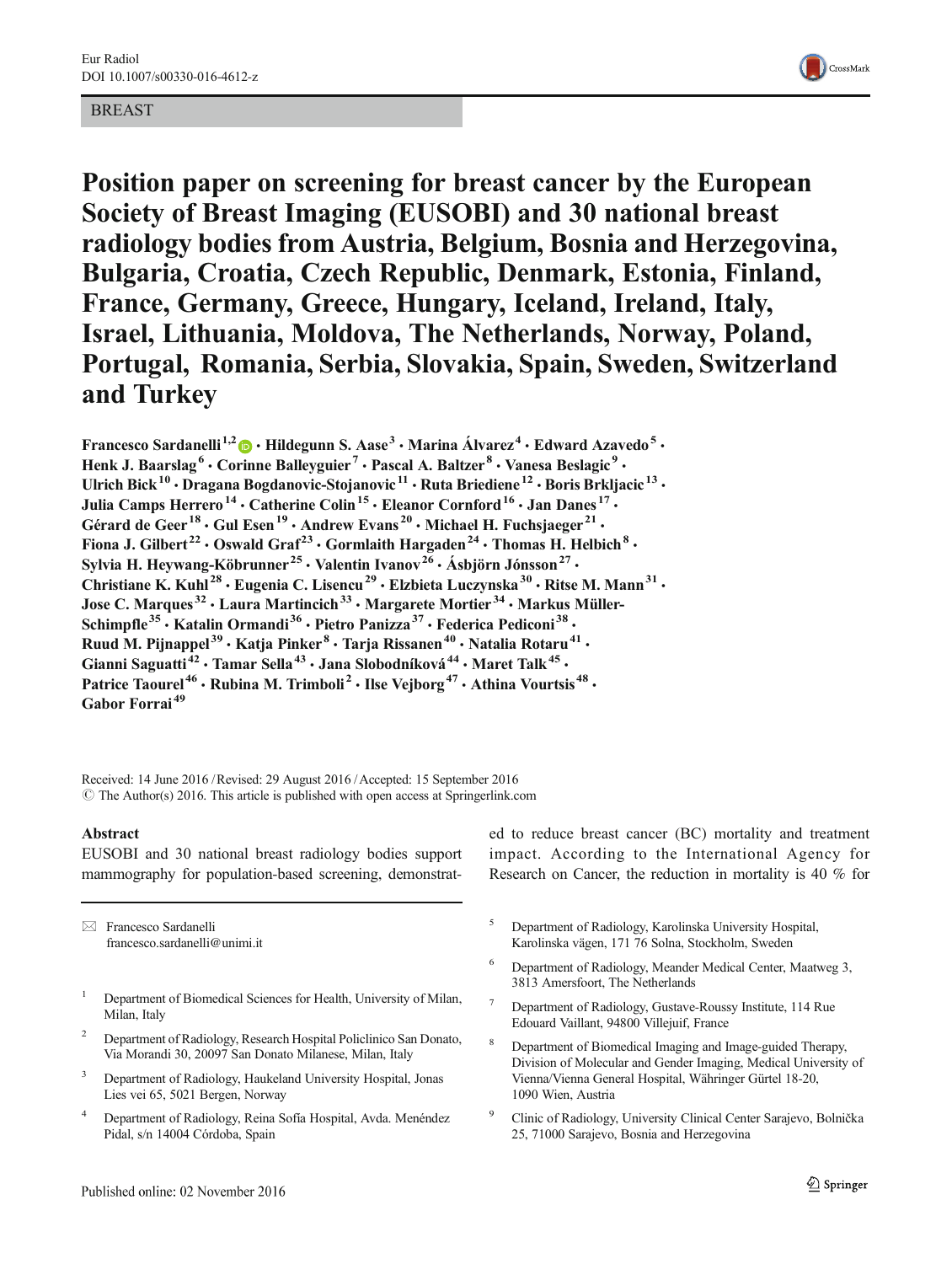women aged 50–69 years taking up the invitation while the probability of false-positive needle biopsy is  $\langle 1 \rangle$  % per round and overdiagnosis is only 1–10 % for a 20-year screening. Mortality reduction was also observed for the age groups 40–49 years and 70–74 years, although with "limited evidence". Thus, we firstly recommend biennial screening mammography for average-risk women aged 50–69 years; extension up to 73 or 75 years, biennially, is a second priority, from 40–45 to 49 years, annually, a third priority. Screening with thermography or other optical tools as alternatives to mammography is discouraged. Preference should be given to population screening programmes on a territorial basis, with double reading. Adoption of digital mammography (not film-screen or phosphor-plate computer radiography) is a priority, which also improves sensitivity in dense breasts. Radiologists qualified as screening readers should be involved in programmes. Digital breast tomosynthesis is also set to become "routine mammography" in the screening setting in the next future. Dedicated pathways for high-risk women offering breast MRI according to national or international guidelines and recommendations are encouraged.

#### Key points

- EUSOBI and 30 national breast radiology bodies support screening mammography.
- A first priority is double-reading biennial mammography for women aged 50–69 years.
- Extension to 73–75 and from 40–45 to 49 years is also encouraged.

<sup>10</sup> Clinic of Radiology, Charité, Universitätsmedizin Berlin, 10117 Berlin, Germany

- <sup>11</sup> Diagnostic Imaging Center, Institute of Oncology, Institutski put 4, 21204 Sremska Kamenica, Serbia
- <sup>12</sup> Radiology Department, National Cancer Institute, Santariskiu 1, Vilnius University, Vilnius, Lithuania
- <sup>13</sup> Department of Diagnostic and Interventional Radiology, University Hospital 'Dubrava', University of Zagreb School of Medicine, Avenija Gojka Šuška 6, 10000 Zagreb, Croatia
- <sup>14</sup> Department of Radiology, Hospital de la Ribera, Carretera de Corbera, Km. 1, 46600 Alzira, Valencia, Spain
- <sup>15</sup> Radiology Unit, Hospices Civils de Lyon, Centre Hospitalo-Universitaire Lyon Sud, 165 Chemin du Grand Revoyet, 69495 Pierre Bénite Cedex, France
- <sup>16</sup> Nottingham Breast Institute, Nottingham University Hospitals, Hucknall Rd, Nottingham NG5 1PB, United Kingdom
- <sup>17</sup> Department of Radiology, Charles University in Prague, First Faculty of Medicine, U Nemocnice 2, 128 08 Praha 2, Czech Republic
- Department of Radiology, ImageRive, Rue de Rive 1, 1204 Genève, Switzerland
- <sup>19</sup> Department of Radiology, Acibadem University Maslak Hospital, Buyukdere cd, Maslak, Sariyer, 34457 İstanbul, Turkey
- Digital mammography (not film-screen or computer radiography) should be used.
- DBT is set to become "routine mammography" in the screening setting in the next future.

Keywords Breast cancer · Population-based screening · Digital mammography . Digital breast tomosynthesis (DBT) . Recall rate

## Introduction

This position paper on screening for breast cancer (BC) has been proposed by the Executive Board and the Scientific Committee of the European Society of Breast Imaging (EUSOBI) and approved by 30 national breast radiology bodies/sections (Table [1](#page-3-0)). The aim is to give a clear message in favour of screening mammography to national/local governments, policy makers, referring physicians and the general population.

# Breast cancer as a major health issue and the role of mammography in early diagnosis

All over the world, BC remains a major issue for public health. Increasing numbers of new cases and deaths are observed in both developed and less developed countries, only partially attributable to the increasing population age. In the 28 member

- <sup>20</sup> Dundee Cancer Centre, Clinical Research Centre, Ninewells Hospital, and Medical School, Tom McDonald Avenue, Dundee, UK
- <sup>21</sup> Division of General Radiology, Department of Radiology, Medical University Graz, Auenbruggerplatz 9, 8036 Graz, Austria
- <sup>22</sup> Department of Radiology, University of Cambridge, Cambridge Biomedical Campus, Hills Road CB2 0QQ, Cambridge, UK
- <sup>23</sup> Institute of Radiology, ACC Steyr, Stadtplatz 30, 4400 Steyr, Austria
- <sup>24</sup> Department of Radiology, Mater Misericordiae University Hospital/ BreastCheck, BreastCheck, 36 Eccles St, Dublin 7, Ireland
- <sup>25</sup> Referenzzentrum Mammographie Munchen, Sonnenstraße 29, 80331 Munich, Germany
- <sup>26</sup> Diagnostic Department of Radiology, Tokuda Hospital Sofia, 1407 Sofia51B N Vaptsarov Blvd., Bulgaria
- <sup>27</sup> Department of Radiology, Landspitali University Hospital, 108 Reykjavik, Iceland
- <sup>28</sup> University Hospital of Aachen, Rheinisch-Westfälische Technische Hochschule, Pauwelsstraße 30, 52074 Aachen, Germany
- <sup>29</sup> Radiotherapy I, The Oncology Institute 'Prof. Dr. Ion Chiricuta', Cluj-Napoca34-36 Republicii Street, RO-400015, Romania
- <sup>30</sup> Department of Radiology Maria Sklodowska-Curie Memorial Cancer Centre and Institute of Oncology, Cracow Branch, Cracow, Poland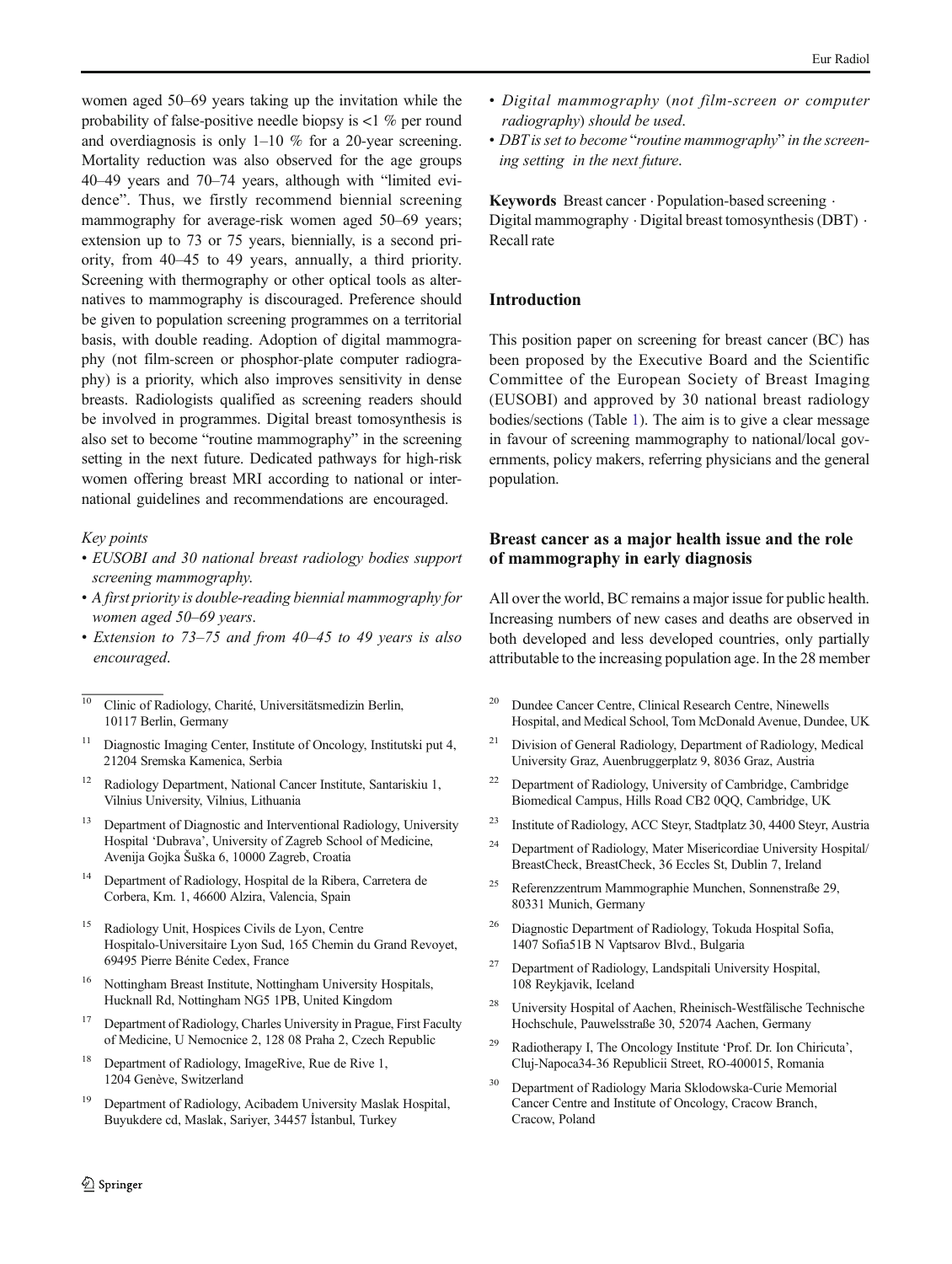states of the European Union, there were 361,608 new BC cases in 2012 and these are estimated to have increased to 373,733 in 2015 (+3.4 %); deaths were 91,585 and 95,357, respectively (+4.1 %) [\[1\]](#page-5-0). No major differences in this trend can be appreciated across European countries.

Notwithstanding its intrinsic limitations in terms of sensitivity and specificity, mammography remains the main tool for population-based mass screening with demonstrated effectiveness in reducing mortality and allowing for conservative treatment, as already stated by EUSOBI [[2](#page-5-0)]. Tumour stage at diagnosis of BC still significantly impacts on overall survival even in the current era of effective systemic therapy. Thus, early diagnosis remains crucial. This principle has been recently confirmed by an interesting population-based study from the Netherlands Cancer Registry, which evaluated more than 170,000 BC patients. The proportion of patients receiving neoadjuvant/adjuvant systemic therapy increased from 53 % in 1995–2005 to 60 % in 2006–2012. However, in 2006– 2012 the mortality for larger tumours remained greater than that for smaller tumours, significantly for the comparison of T1c and T1a stage, and was independent from nodal status [[3\]](#page-5-0).

The evidence in favour of screening mammography has been recently summarized by the International Agency for Research on Cancer (IARC) [\[4](#page-5-0)]. Upon randomized controlled trials, the reduction in BC mortality due to screening mammography is confirmed for women between 50 and 69 years of age. Considering 20 cohort studies and 20 case-control studies, the estimated reduction in BC mortality is 40 % for women aged 50–69 years who take up the invitation and

- <sup>31</sup> Department of Radiology, Radboud University Nijmegen Medical Centre, Geert Grooteplein Zuid 10, 6525 GA Nijmegen, The Netherlands
- <sup>32</sup> Department of Radiology/Breast Imaging, Instituto Português de Oncologia de Lisboa, Rua Professor Lima Basto, 1099-023 Lisboa, Portugal
- <sup>33</sup> U.O. Radiodiagnostica, Candiolo Cancer Institute FPO, IRCCS, Str. Prov. 142, km 3.95, 10060, Candiolo, Turin, Italy
- <sup>34</sup> Genitourinary Radiology, Ghent University Hospital, De Pintelaan 185, 9000 Gent, Belgium
- <sup>35</sup> Klinik für Radiologie, Neuroradiologie & Nuklearmedizin, Klinikum Frankfurt Hoechst, Frankfurt, Germany
- <sup>36</sup> Diagnoscan, SZTE Radiológiai Klinika, Szeged, Semmelweis u. 6, 6725 Szeged, Hungary
- Breast Imaging Unit, Scientific Institute (IRCCS) Ospedale San Raffaele, Via Olgettina, 60, 20132 Milan, Italy
- <sup>38</sup> Department of Radiological, Oncological and Pathological Sciences, Sapienza University, Viale Regina Elena, 324, 00161 Rome, Italy
- Department of Imaging, University Medical Centre Utrecht, Heidelberglaan 100, 3584 CX Utrecht, The Netherlands

23 % when also including those who do not accept the invitation, as a societal effect of the screening policy. From cohort studies, a mortality reduction has also been estimated for women aged 40–49 years and 70–74 years, though the evidence from published studies was considered to be "limited". Available data did not allow the IARC working group to define an optimal screening interval. However, we should consider that the majority of European countries opted for biennial screening in the 50- to 69-year-old cohort. When 40- to 49-year-old cohort is invited, the yearly interval is generally adopted in consideration of a potential higher speed of BC growth and of a lower sensitivity of mammography due to the higher breast density.

The average cumulative risk for a false-positive recall in organized screening programmes has been evaluated by the IARC working group to be about 20 % for women aged 50– 69 years who have ten screens in 20 years, while the needle biopsy rate for a false-positive finding is lower than 1 % per round [\[4](#page-5-0)]. In addition, it should be noted that screening mammography allows for both downscaling clinico-pathological features of invasive BCs and reducing the impact of locoregional and adjuvant treatments [\[5](#page-5-0)–[8\]](#page-5-0).

With regard to overdiagnosis (i.e. the rate of screendiagnosed BCs otherwise unnoticed during the patient's lifetime), the IARC working group accepted the estimate provided by the Euroscreen working group [\[9](#page-5-0)], equal to 6.5 % (range 1–10 %), which was calculated on the basis of the difference in the cumulative probability of a BC diagnosis among women receiving or not receiving screening mammography, taking

- <sup>40</sup> Department of Diagnostic Radiology, Oulu University Hospital, Kajaanintie 50, 90220 Oulu, Finland
- <sup>41</sup> Department of Radiology and Medical Imaging, State University of Medicine and Pharmacy 'Nicolae Testemitanu', bul. St.cel Mare 165, Chisinau MD 2012, Moldova
- <sup>42</sup> Italian Group for Mammographic Screening (GISMa); Senology Unit, Local Health Authority, Bologna, Italy
- <sup>43</sup> Marlene Greenebaum Diagnostic Breast Center, Department of Radiology, Hadassah Hebrew University Hospital, Hadassah Ein Kerem Medical Center, 91120 Jerusalem, Israel
- <sup>44</sup> Clinic of Radiology, Alexander Dubček University of Trenčín in Trenčín, Faculty of Healthcare, Študentská 2, 911 50, Trenčín, Slovakia
- <sup>45</sup> Radiology Centre, North Estonia Medical Centre, 19 Sütiste Street, 13419 Tallinn, Estonia
- <sup>46</sup> Department of Radiology, Hôpital Lapeyronie, 371 Av. du Doyen Gaston Giraud, 34295 Montpellier, France
- <sup>47</sup> Department of Radiology, Rigshospitalet Blegdamsvej and Glostrup, Mammography Screening Programme in Capital Region, Blegdamsvej 9, 2100 Copenhagen, Denmark
- <sup>48</sup> Diagnostic Mammography Center, Kifisias 362, Chalandri 15233, Athens, Greece
- <sup>49</sup> Duna Medical Center, Lechner Ödön fasor 7, 1095 Budapest, Hungary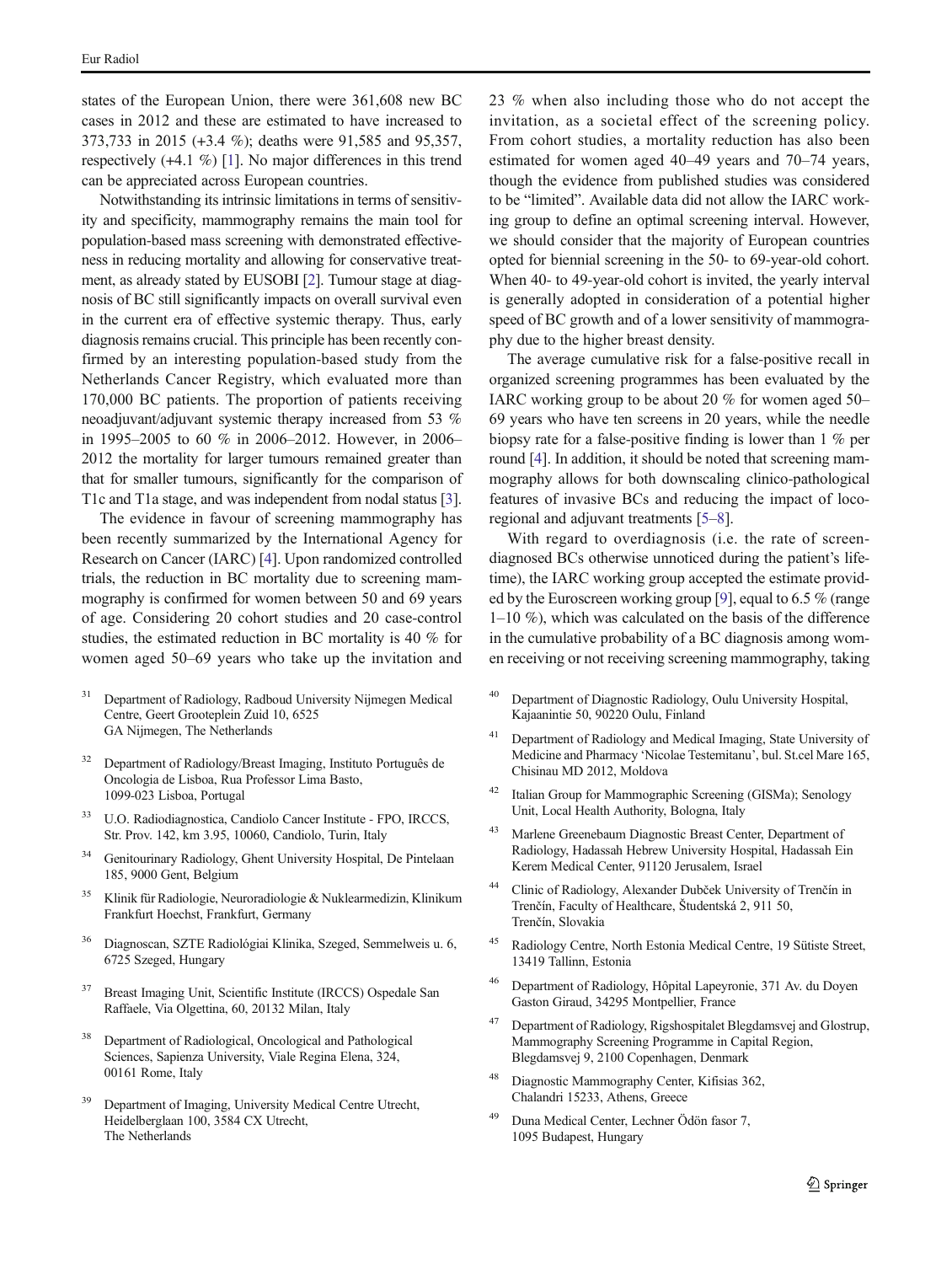| Austria                | WG on Breast Imaging, Austrian Roentgen Society, Österreichische Röntgengesellschaft (ÖRG)                   |
|------------------------|--------------------------------------------------------------------------------------------------------------|
| Belgium                | Senology Section of the Belgian Society of Radiology                                                         |
| Bosnia and Herzegovina | Association of Radiology of Bosnia and Herzegovina                                                           |
| Bulgaria               | Bulgarian Society of Breast Imaging                                                                          |
| Croatia                | Croatian Society of Radiology Working Group of Breast                                                        |
| Czech Republic         | Association of Czech Breast Radiologists                                                                     |
| Denmark                | Danish Society of Breast Imaging                                                                             |
| Estonia                | Breast Imaging Subgroup of Estonian Society of Radiology                                                     |
| Finland                | Radiological Society of Finland/Breast Radiologists of Finland                                               |
| France                 | Société d'Imagerie de la Femme (SIFEM)                                                                       |
| Germany                | AG Mammadiagnostik / Breast Imaging Working Group of the German Roentgen Society                             |
| Greece                 | Hellenic Breast Imaging Society                                                                              |
| Hungary                | Section of Breast Diagnostics, Hungarian Society of Radiologists                                             |
| Iceland                | The Breast Imaging Group of The Radiological Society of Iceland                                              |
| Ireland                | Irish Breast Radiology Group                                                                                 |
| Israel                 | <b>Israel Breast Imaging Society</b>                                                                         |
| Italy                  | Italian College of Breast Radiologists by SIRM (Società Italiana di Radiologia Medica)                       |
| Lithuania              | Lithuanian Radiology Association                                                                             |
| Moldova                | Department of Breast Imaging in the Society of Imagists of the Republic of Moldova                           |
| The Netherlands        | Dutch College of Breast Imaging (DCBI)                                                                       |
| Norway                 | Norwegian Society of Breast Imaging                                                                          |
| Poland                 | Sekcja Diagnostyki Obrazowej Chorób Piersi; Polskie Towarzystwo Radiologiczne                                |
| Portugal               | Breast Imaging Section of Portuguese Society of Radiology and Nuclear Medicine (SPRMN)                       |
| Romania                | Romanian Society of Breast Imaging                                                                           |
| Serbia                 | School of Breast Imaging                                                                                     |
| Slovakia               | The Section of Breast Imaging of Slovac Radiologic Society                                                   |
| Spain                  | Spanish Society of Breast Imaging, Sociedad Española de Diagnostico e Interventencionismo de la Mama (SEDIM) |
| Sweden                 | Swedish Breast Imaging Society                                                                               |
| Switzerland            | Breast screening representative of the Swiss Radiological Society                                            |
| Turkey                 | Turkish Society of Radiology Breast Imaging Working Group                                                    |

<span id="page-3-0"></span>

| Table 1 List of 30 national breast radiology bodies who signed a Memorandum of Understanding with the European Society of Breast Imaging and |
|----------------------------------------------------------------------------------------------------------------------------------------------|
| co-authored this paper                                                                                                                       |

into account lead time and underlying increasing incidence. If these factors are carefully considered, a similar estimate of overdiagnosis (4–11 %) is also obtained from randomized controlled trials [[4\]](#page-5-0). Notably, while overdetection (resulting from a specific action by the breast radiologist evaluating a finding as suspicious) should be distinguished from overdiagnosis (which also implies an essential role of the pathologist) [\[10\]](#page-6-0), further efforts should be dedicated to the reduction of the most important negative consequences of overdiagnosis, i.e. overtreatment.

## Risk of radiation-induced breast cancer

Radiation-induced BCs from mammography were estimated, based on models including different factors. For the 50- to 69 year age group, taking into account a latency time of 10 years and a dose of 2.5 mGy per screening round, the risk of radiation-induced BC death has been estimated to be 1 per 100,000 screened women. The risk of radiation-induced BC due to screening mammography is at least 100 times lower than the probability of avoiding a BC death [\[4](#page-5-0)]. Applying a mortality reduction rate of 43 %, biennial screening mammography performed in 100,000 women saves 350 lives [\[11\]](#page-6-0). For the 40- to 49-year age group, the problem of radiation effects must be more carefully considered and depends on the estimated magnitude of radiation- induced BCs. Importantly, most of radiation-induced BCs will be cured [\[12](#page-6-0)].

### Screening models

On the basis of the available evidence, the EUSOBI and the above-listed national breast radiology bodies strongly support screening mammography of the female population at average BC risk, typically from 50 to 69 years of age; extension of this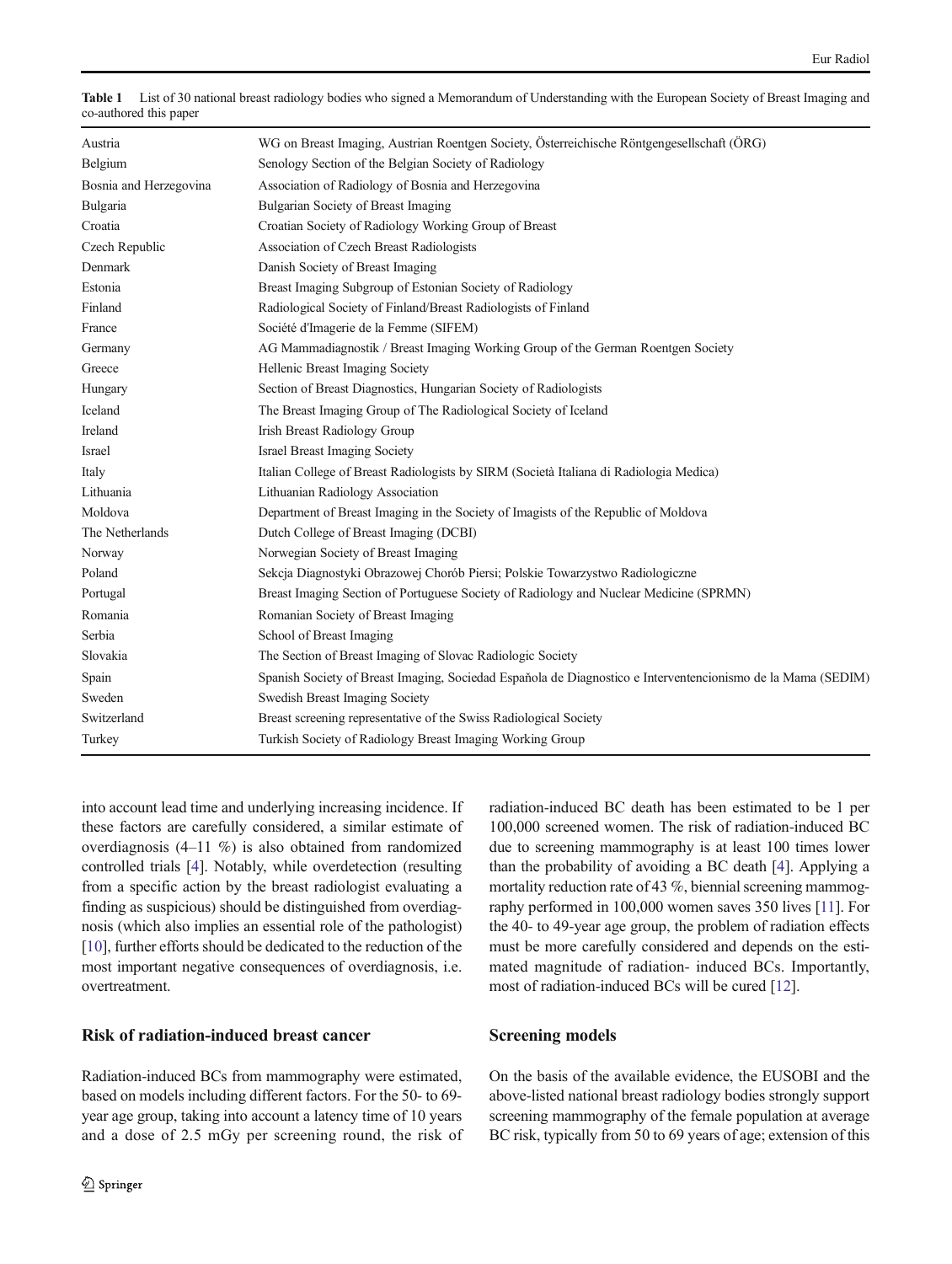up to 73–75 years, biennially, is a second priority. Extension from 40 or 45–49, with annual screening, can be evaluated as a third priority, country-by-country. Age selection and screening interval should be adapted to national demographics and local priorities. Importantly, these societies strongly discourage the use of methods for screening such as thermography or other optical imaging tools as an alternative to mammography [\[13\]](#page-6-0). Moreover, these societies also discourage the use of ultrasound as a primary screening tool in asymptomatic European women at average risk of BC.

Preference should be given to population-based screening programmes on a regional/national basis with double reading rather than spontaneous mammographic screening with a single reading, given the advantages of the former in terms of higher specificity and positive predictive value [\[14,](#page-6-0) [15\]](#page-6-0), lower cost, as well as structured quality controls and central data management. This concept has also been recently reinforced by the IARC working group in the above-mentioned paper [[4](#page-5-0)].

In a wider framework, the EUSOBI and the above-listed national breast radiology bodies are aware of the open debate in other contexts such as that in the USA where the Society of Breast Imaging and the American College of Radiology support annual screening mammography from the age of 40 years by informing women on the advantages of early BC diagnosis [\[16\]](#page-6-0). The recent recommendations of the American Cancer Society [\[17](#page-6-0)] can be a reference for the US context: (1) regular screening mammography starting at age 45 years (strong recommendation); (2) annual screening mammography from 45– 54 years of age (qualified recommendation); (3) from 55 years of age, transition to biennial or continuing annually (qualified recommendation); (4) opportunity to begin annual screening from 40–44 years (qualified recommendation); (6) continue screening mammography as long as women's overall health is good and they have a life expectancy of ≥10 years (qualified recommendation); (7) no suggestion for screening clinical breast examination at any age (qualified recommendation).

#### Breast density

The EUSOBI and the above-listed national breast radiology bodies are aware of the masking effect of increased breast density, strongly impacting on the sensitivity of screening mammography, declining from 86–89 % for almost entirely fatty breasts to only 62–68 % for extremely dense breasts [[18\]](#page-6-0). Studies aimed at reducing this negative effect by means of supplemental screening tools, such as manual or automated breast ultrasound, are welcome, especially when evaluating the cost-effectiveness of the additional tools on the large scale of population-based screening programmes. These societies also take into consideration the role of breast density as an independent BC risk factor, although this factor can be over-

rated [\[19](#page-6-0), [20](#page-6-0)], especially when reported as a communication to the women. In studies with a control group not limited to fatty breasts, the relative risk of women with dense breasts dropped to 2 or less [[21,](#page-6-0) [22](#page-6-0)]. At any rate, these societies consider the general adoption of direct digital mammography to be the first priority to improve the sensitivity in women with increased breast density.

### The potential of digital breast tomosynthesis

These societies also consider the increasing evidence in favour of digital breast tomosynthesis (DBT) as a screening tool. Three prospective studies showed that DBT used as an adjunct [[23](#page-6-0)–[25\]](#page-6-0) or alternative [\[26\]](#page-6-0) to twodimensional (2D) digital mammography allows for a superior diagnostic performance when compared to the latter alone. Overall, DBT increases the detection rate from 0.5 to 2.7 per 1,000 screened women and reduces the recall rate from 0.8 to 3.6 per 100 screened women [\[27\]](#page-6-0). Of note, DBT is now proposed along with synthetic 2D views, practically solving the problem of an increased radiation exposure when DBT is performed as an adjunct to 2D digital mammography [[28](#page-6-0)–[30\]](#page-6-0). All these aspects will probably also confer to DBT the status of future "routine mammography" in the screening setting. However, before introducing DBT in BC screening outside trials approved by ethical committees, we need evidence for a statistically significant and clinically relevant reduction in the interval cancer rate. This cautiousness is due to the need to avoid an increase in overdiagnosis and costs, in the absence of the demonstration of cost-effectiveness of screening DBT (proof of which may require very long studies). First results on a reduction from 0.7 to 0.5 interval cancers per 100 screened women were very recently reported from a large study in the USA [\[31\]](#page-6-0), but further evidence is needed. Moreover, the probable increase in reading time associated with the use of DBT in screening [[32](#page-6-0)] and its effects on sustainability of screening programmes should be considered before routine implementation.

### Preference for digital instead of film-screen mammography

Overall, looking at the course of technological evolution of mammography in the last decades and at the current trend in favour of DBT, these societies strongly support the adoption of direct digital mammography (not phosphor-plate computer radiography) instead of film-screen mammography in all countries. In fact, digital mammography implies many substantial advantages, including lower dose, higher image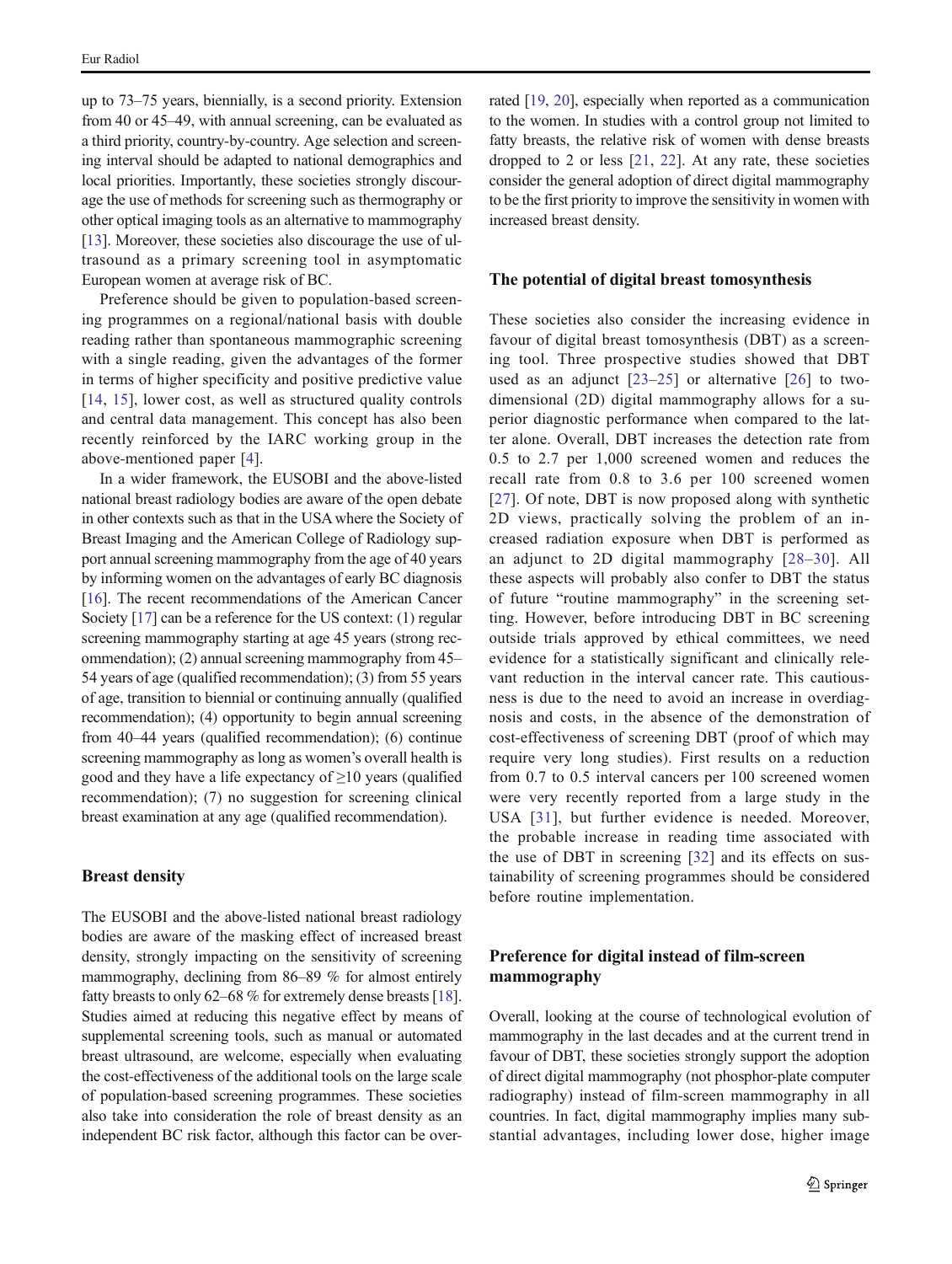<span id="page-5-0"></span>quality, possibility of post-processing, digital archiving, image transmission and no chemical pollution. We suggest that new mammographic units should be based on direct digital mammography technology and, when possible, equipped with DBT in readiness for the next evolution.

# Need for certified and subspecialty-trained radiologists in the context of breast centres

Screening mammograms, with or without DBT, should be read by radiologists qualified as screening mammography readers. Proficiency tests at the regional/national/European level are encouraged in order to guarantee a standardized reading quality together with minimum screening numbers read per year.

It is essential that there is a continuity of care from screening mammography to diagnostic breast imaging, to needle sampling and treatment planning either in the context of a dedicated breast centre or in a screening centre that has a well-organized relationship with a diagnostic imaging facility. Whenever possible, radiologists should operate in the context of integrated breast units with the help of organized/structured cooperation among BC specialists.

Quality assurance programmes regarding breast radiology units/sections are also encouraged in the context of forthcoming new European guidelines for BC screening, diagnosis and treatment.

## Preference for core or vacuum-assisted biopsy

Preference should be given to needle sampling of breast lesions using core biopsy or vacuum-assisted biopsy instead of fine needle aspiration [[33](#page-6-0)], in consideration of the lower falsenegative rate and/or inadequate sampling, unless strict cooperation with a cytologist allows for a demonstrable equally high diagnostic performance. This preference does not apply for sampling of lymph nodes suspected to be metastatic at ultrasound of axilla, where fine needle aspiration has been shown to be effective [\[34](#page-6-0)].

### Women at increased risk for breast cancer

These societies are in favour of including, whenever possible, dedicated pathways for high-risk women (lifetime risk equal to or higher than 20 %), offering magnetic resonance imaging according to national or international guidelines and recommendations [\[35](#page-6-0)–[37](#page-6-0)]. In this regard, policies will be different, considering the heterogeneity of health systems across countries. Studies considering risk stratification for different screening strategies of women at increased BC risk are welcome.

#### Summary statement

EUSOBI and 30 national breast radiology bodies strongly support mammography as a population-based mass screening tool which results in a relevant reduction in BC mortality and leads to a favourable decrease in both loco-regional and adjuvant treatments in women attending these programmes. People and institutions questioning its validity despite a large body of evidence accumulated in more than three decades put women's lives at risk.

Acknowledgements The scientific guarantor of this publication is Francesco Sardanelli. The authors of this manuscript declare no relationships with any companies whose products or services may be related to the subject matter of the article. The authors state that this work has not received any funding. No complex statistical methods were necessary for this paper. Institutional Review Board approval was not required because the presented article is a special report. Methodology: Special report

Open Access This article is distributed under the terms of the Creative Commons Attribution 4.0 International License (http:// creativecommons.org/licenses/by/4.0/), which permits unrestricted use, distribution, and reproduction in any medium, provided you give appropriate credit to the original author(s) and the source, provide a link to the Creative Commons license, and indicate if changes were made.

### **References**

- 1. Globocan Online Analysis [\(http://globocan.iarc.fr/Pages/burden\\_](http://globocan.iarc.fr/Pages/burden_sel.aspx) [sel.aspx](http://globocan.iarc.fr/Pages/burden_sel.aspx), accessed on June 3, 2016)
- 2. Sardanelli F, Helbich TH, European Society of Breast Imaging (EUSOBI) (2012) Mammography: EUSOBI recommendations for women's information. Insights Imaging 3(1):7–10
- 3. Saadatmand S, Bretveld R, Siesling S, Tilanus-Linthorst MM (2015) Influence of tumour stage at breast cancer detection on survival in modern times: population based study in 173,797 patients. BMJ 351:h4901
- 4. Lauby-Secretan B, Scoccianti C, Loomis D, International Agency for Research on Cancer Handbook Working Group et al (2015) Breast Cancer Screening – Viewpoint of the IARC Working Group. N Engl J Med 372(24):2353–2358
- 5. Hofvind S, Sørum R, Thoresen S (2008) Incidence and tumor characteristics of breast cancer diagnosed before and after implementation of a population-based screening-program. Acta Oncol 47(2): 225–231
- 6. Cutuli B, Dalenc F, Cottu PH et al (2015) Impact of screening on clinicopathological features and treatment for invasive breast cancer: results of two national surveys. Cancer Radiother 19(5):295– 302
- 7. Dong W, Berry DA, Bevers TB et al (2008) Prognostic role of detection method and its relationship with tumor biomarkers in breast cancer: the university of Texas M.D. Anderson Cancer Center experience. Cancer Epidemiol Biomark 17(5):1096–1103
- 8. Nagtegaal ID, Allgood PC, Duffy SW et al (2011) Prognosis and pathology of screen-detected carcinomas: how different are they? Cancer 117(7):1360–1368
- 9. Paci E, EUROSCREEN Working Group (2012) Summary of the evidence of breast cancer service screening outcomes in Europe and first estimate of the benefit and harm balance sheet. J Med Screen 19(Suppl 1):5–13